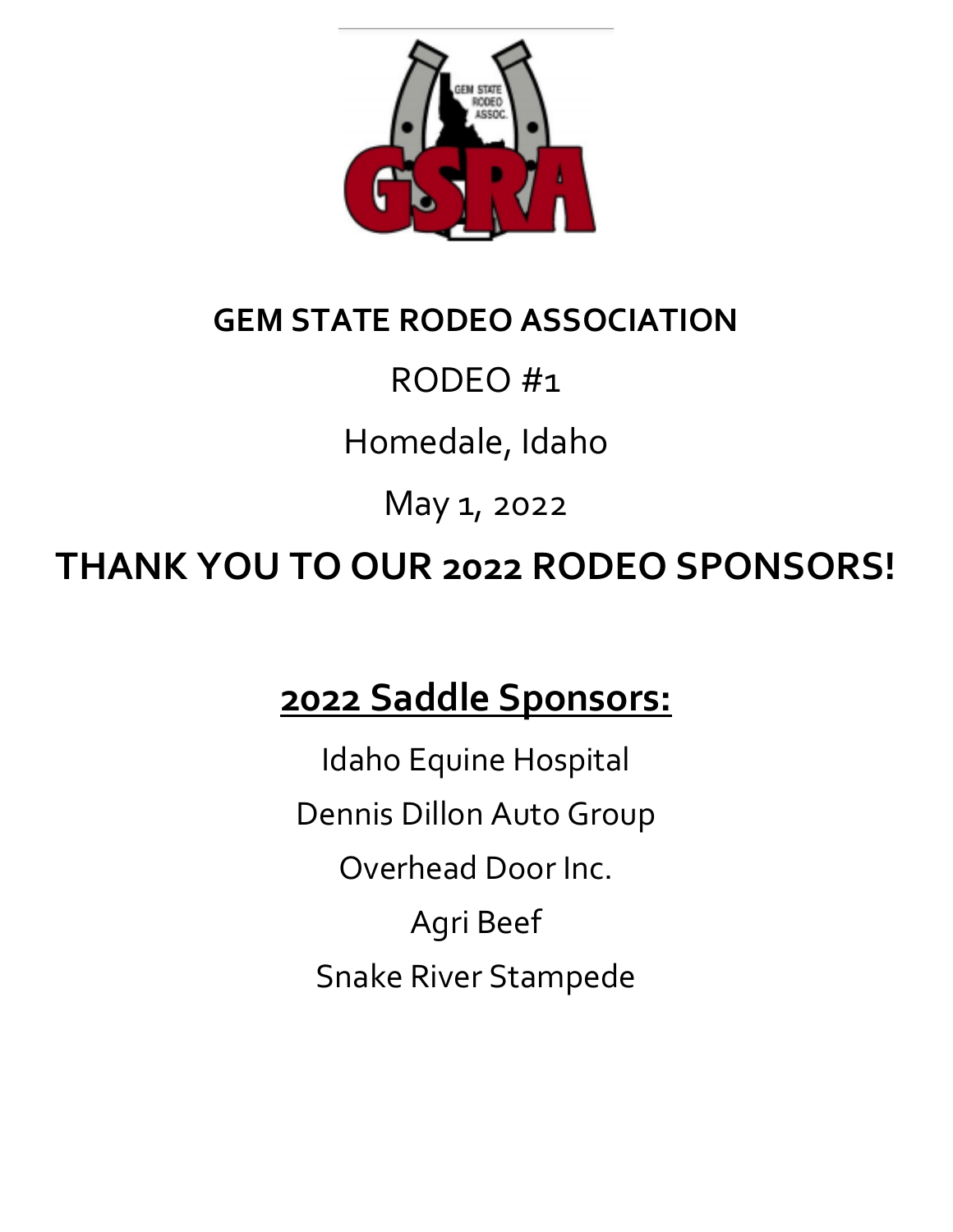### BANNER SPONSORS:

Overhead Door Inc. Guild Mortgage

# Reserve All-Around Buckle:

#### **Other Donations:**

Indian Creek Veterinary Hospital ESI Construction Simplot

### Jacket Sponsors

Mikowski Real Estate Salt Creek Industries LLC Spring Valley Livestock

# Event Buckle/Award Sponsor

Colwell Ranches Whiskey Bent Inc. Jim Pike Co. Linda Dufurrena Photography Abbott Home Inspections 44 Livestock and Pet Supply Joslin Custom Meat Bar Y Mfg



*If you are interested in becoming a sponsor, please contact Shelli Scrivner or visit our website at gemstaterodeo.com for sponsorship information.*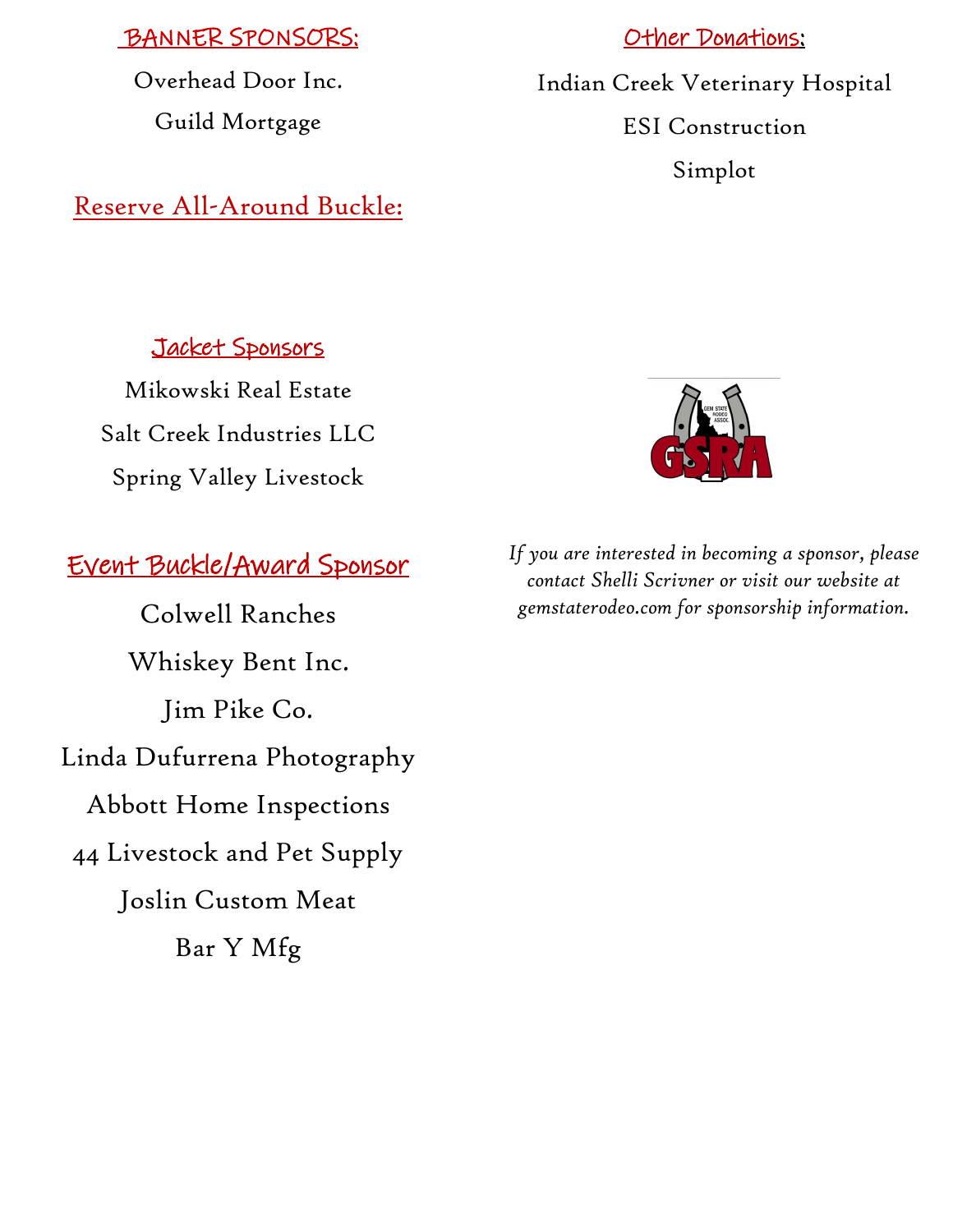

| <b>MM BOYS DUMMY ROPE</b> |                           |                            | <b>JR BOYS STEER RIDING</b> |                               |                         |  |
|---------------------------|---------------------------|----------------------------|-----------------------------|-------------------------------|-------------------------|--|
|                           | <b>Contestant</b>         | City                       |                             | <b>Contestant</b>             | <b>City</b>             |  |
|                           | <b>BUSTER DUFURRENA</b>   | JORDAN VALLEY, OR          |                             | <b>HUNTER METCALF</b>         | MELBA, ID               |  |
| 2                         | KLAYTEN NAUMAN            | NEW PLYMOUTH, ID           |                             | 2 STETSON MACKENZIE           | JORDAN VALLEY, OR       |  |
| 3                         | <b>ROAN FENNER</b>        | LOVELOCK, NV               |                             | 3<br><b>WILLY JEPSEN</b>      | WEISER, ID              |  |
|                           | <b>KASH MACKENZIE</b>     | HOMEDALE, ID               |                             | <b>ROZIN MASON</b><br>4       | WEISER, ID              |  |
| 5                         | <b>BLAZE WRIGHT</b>       | MILFORD, UT                |                             | MATTHEW STODDART<br>5         | JORDAN VALLEY, OR       |  |
| 6                         | ROYCE NOBLE               | KUNA, ID                   |                             | <b>MANNIE MULRONY</b><br>6    | WILDER, ID              |  |
| 7                         | <b>CHASE ESPINOZA</b>     | FRUITLAND, ID              |                             | PORTER SWAN<br>7              | HOMEDALE, ID            |  |
| 8                         | <b>KLAY LEQUERICA</b>     | AROCK, OR                  |                             |                               | <b>SR GIRLS BARRELS</b> |  |
| 9                         | <b>RHETT KOZISEK</b>      | PARMA, ID                  |                             | <b>Contestant</b>             | <b>City</b>             |  |
|                           | 10 CORD BURLILE           |                            |                             | <b>KATIE STODDART</b>         | JORDAN VALLEY, OR       |  |
|                           | 11 CADE FORMSTROM         | EAGLE, ID                  |                             | 2 AYLSSA NIECKO               | BOISE, ID               |  |
|                           | 12 SMOKEY SPRAGUE         | MARSING, ID                |                             | <b>SHANNA ROBINSON</b><br>3   | CALDWELL, ID            |  |
|                           | 13 MARSHALL SUTFIN        | HOMEDALE, ID               |                             | <b>PAYTON SIEBKE</b><br>4     | KUNA, ID                |  |
|                           | <b>14 WAYLON SKOVGARD</b> | NAMPA, ID                  |                             | <b>ELLIE MILLER</b><br>5      | HOMEDALE, ID            |  |
|                           | 15 KELTON MACKENZIE       | JORDAN VALLEY, OR          |                             |                               |                         |  |
|                           | 16 REESE CARSON           | JORDAN VALLEY, OR          |                             |                               | <b>JR GIRLS BARRELS</b> |  |
|                           | 17 JAXON BRUCE            | JORDAN VALLEY, OR          |                             | <b>Contestant</b>             | City                    |  |
|                           | 18 HARDY WRIGHT           | JORDAN VALLEY, OR          |                             | <b>MOLLY YUNDT</b><br>1       | MIDDLETON, ID           |  |
|                           | 19 RAYPH NOBLE            | KUNA, ID                   |                             | <b>BAILEY ROBINSON</b><br>2   | CALDWELL, ID            |  |
|                           | 20 RYDER IRELAND          | MOUNTAIN HOME, ID          |                             | <b>BRIELLE SCOTT</b><br>3     | BOISE, ID               |  |
|                           |                           | <b>MM GIRLS DUMMY ROPE</b> |                             | <b>KALE DUERR</b><br>4        | PAYETTE, ID             |  |
|                           | <b>Contestant</b>         | <b>City</b>                |                             | <b>CLARA SEIDERS</b><br>5     | ADRIAN, OR              |  |
| 1                         | <b>CADEE CARSON</b>       | JORDAN VALLEY, O           |                             | <b>MESA MACKENZIE</b><br>6    | JORDAN VALLEY, OR       |  |
| 2                         | <b>RIOT FENNER</b>        | LOVELOCK, NV               |                             | <b>RHEA FENNER</b><br>7       | LOVELOCK, NV            |  |
| 3                         | <b>REMI ESTEP</b>         | PARMA, ID                  |                             | ABILENE JOSLIN<br>8           | CALDWELL, ID            |  |
|                           | <b>JETTA STEELE</b>       | VALE, OR                   |                             | PRESLEY SEAL<br>9             | CALDWELL, ID            |  |
| 5                         | <b>MYLEE MACEDO</b>       | LOVELOCK, NV               |                             |                               | <b>PW GIRLS BARRELS</b> |  |
| 6                         | <b>KATE WELDON</b>        | <b>GREENLEAF, ID</b>       |                             | <b>Contestant</b>             | City                    |  |
|                           | KINLEE NAUMAN             | NEW PLYMOUTH, ID           |                             | <b>JAYNE YOUTSEY</b><br>1     |                         |  |
| 8                         | <b>OAKLEE HEITHECKER</b>  | NEW PLYMOUTH, ID           |                             | <b>RYELIN NOBLE</b><br>2      | KUNA, ID                |  |
|                           | 9 ALLISON WHITE           |                            |                             | <b>MARKIE MCLEOD-LEE</b><br>3 | MARSING, ID             |  |
|                           |                           | <b>PW BOYS CALF RIDING</b> |                             | <b>CAMBREE WARD</b>           | MERIDIAN, ID            |  |
|                           | Contestant                | City                       |                             | 5<br>LETTIE POWELL            | MARSING, ID             |  |
|                           | <b>MYLES MACEDO</b>       | LOVELOCK, NV               |                             | 6 HALLIE JO RHOADES           | MELBA, ID               |  |
| 2                         | <b>BLAZE WRIGHT</b>       | MILFORD, UT                |                             | ELYN VASQUEZ<br>7             | CALWELL, ID             |  |
| 3.                        | <b>COOPER RHEUBY</b>      | HOMEDALE, ID               |                             | <b>EMMA JO SCRIVNER</b><br>8  | NEW PLYMOUTH, ID        |  |
|                           | <b>DENTON SCRIVNER</b>    | NEW PLYMOUTH, ID           |                             | <b>SHANEY MARTS</b><br>9      | ADRIAN, OR              |  |
| 5                         | <b>BLAYZE PAINTER</b>     | PAYETTE, ID                |                             | 10 BRADEE BLU SWAN            | HOMEDALE, ID            |  |
| 6                         | <b>KOEN CLAUSEN</b>       |                            |                             | <b>QUINCY DUFURRENA</b><br>11 | JORDAN VALLEY, OR       |  |
| 7                         | <b>KIPTYN DUERR</b>       | PAYETTE, ID                |                             | 12 REMMY JO ROGERS            | <b>BAKER CITY, OR</b>   |  |
| 8                         | <b>REESE CARSON</b>       | JORDAN VALLEY, OR          |                             | 13 RORI FENNER                | LOVELOCK, NV            |  |
| 9                         | <b>CASE CROCKETT</b>      | DONNELLY, ID               |                             | 14 COLLINS MULRONY            | WILDER, ID              |  |
|                           | 10 TRIPP ODIAGA           | MIDDLETON, ID              |                             | 15 JORDAN WILLIAMSON          | HOMEDALE, ID            |  |
|                           | 11 WHITLOCK SWAN          | HOMEDALE, ID               |                             | 16 DENI MAESTREJUAN           | JORDAN VALLEY, OR       |  |
|                           | 12 COLBY CARSON           | JORDAN VALLEY, OR          |                             | 17 OAKLEY MACKENZIE           | HOMEDALE, ID            |  |
|                           | 13 ELI JENNINGS           | CALDWELL, ID               |                             | 18 SHANE BEAVER               | WILDER, ID              |  |
|                           | 14 ACE WRIGHT             | MILFORD, UT                |                             | 19 CARLEE MACKENZIE           | JORDAN VALLEY, OR       |  |
|                           | 15 CLANCY CLEMENS         | HOMEDALE, ID               |                             | 20 ELLIE MILKOWSKI            | MIDDLETON, ID           |  |
|                           | 16 KELTON MACKENZIE       | JORDAN VALLEY, OR          |                             | 21 MACEY WELDON               | <b>GREENLEAF, ID</b>    |  |
|                           |                           |                            |                             |                               |                         |  |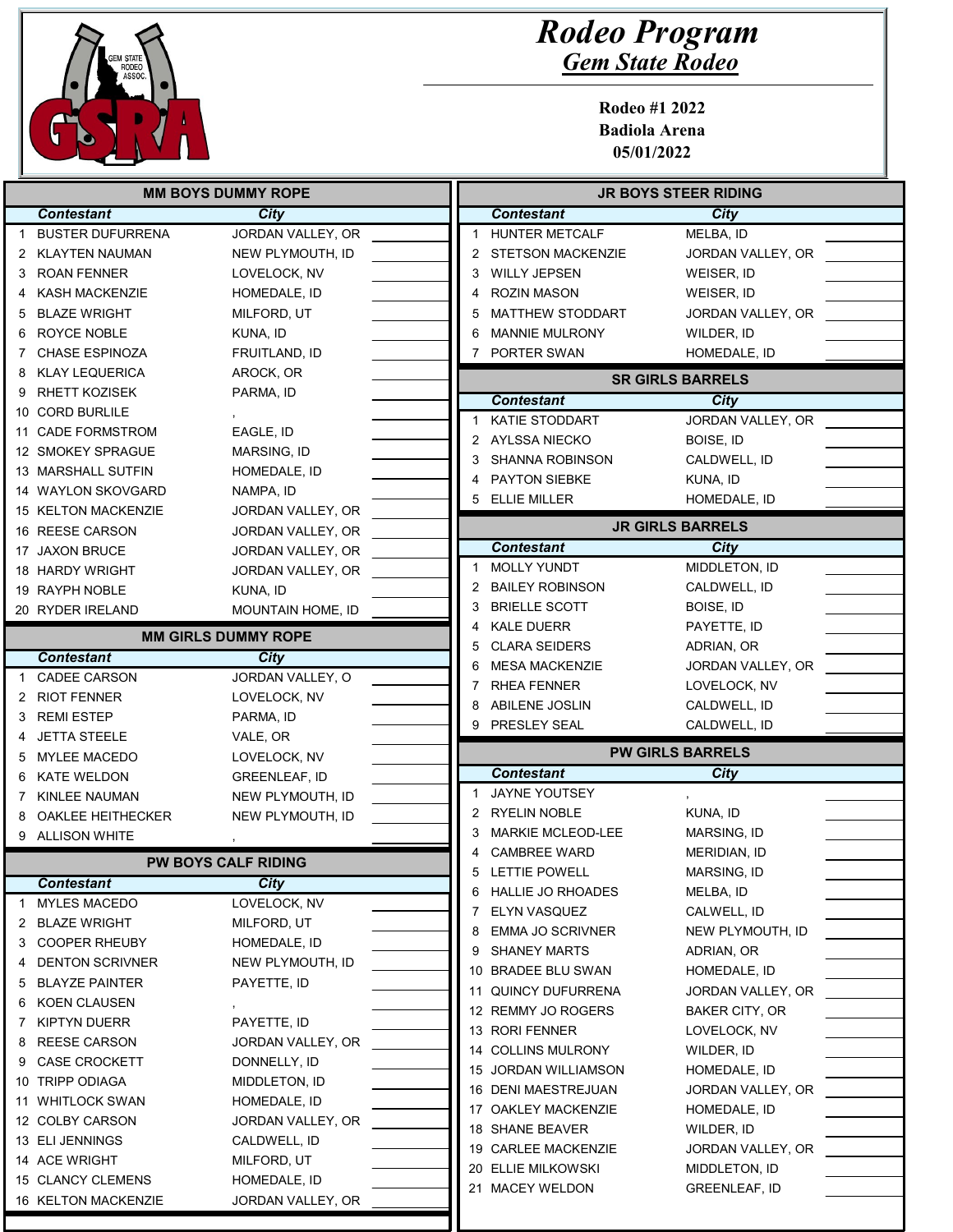| GEM STATE<br>RODEO<br>ASSOC. |
|------------------------------|
|                              |

| <b>PW GIRLS BARRELS</b> |                           |                         | <b>MM BOYS FLAGS</b>                             |                                 |  |
|-------------------------|---------------------------|-------------------------|--------------------------------------------------|---------------------------------|--|
|                         | <b>Contestant</b>         | City                    | <b>Contestant</b>                                | City                            |  |
|                         | 22 AVERY PAINTER          | PAYETTE, ID             | 11 ROYCE NOBLE                                   | KUNA, ID                        |  |
|                         | 23 RHENLEE NOBLE          | KUNA, ID                | 12 KLAYTEN NAUMAN                                | NEW PLYMOUTH, ID                |  |
|                         |                           | <b>MM GIRLS BARRELS</b> | 13 CADE FORMSTROM                                | EAGLE, ID                       |  |
|                         | <b>Contestant</b>         | <b>City</b>             | 14 KASH MACKENZIE                                | HOMEDALE, ID                    |  |
| 1                       | <b>ALLISON WHITE</b>      |                         | 15 RHETT KOZISEK                                 | PARMA, ID                       |  |
| 2                       | KINSEY FORNSTROM          | EAGLE, ID               | 16 ROAN FENNER                                   | LOVELOCK, NV                    |  |
| 3                       | <b>CADEE CARSON</b>       | JORDAN VALLEY, O        | 17 KELTON MACKENZIE                              | JORDAN VALLEY, OR               |  |
| 4                       | OAKLEE CARLTON            | MELBA, ID               |                                                  | <b>SR BOYS CALF ROPING</b>      |  |
| 5                       | OAKLEE HEITHECKER         | NEW PLYMOUTH, ID        | <b>Contestant</b>                                | City                            |  |
| 6                       | KINLEE NAUMAN             | NEW PLYMOUTH, ID        | 1 HUNTER METCALF                                 | MELBA, ID                       |  |
|                         | <b>MYLEE MACEDO</b>       | LOVELOCK, NV            |                                                  |                                 |  |
| 8                       | <b>BRINLEY WARD</b>       | MERIDIAN, ID            |                                                  | <b>SR GIRLS BREAKAWAY</b>       |  |
| 9                       | <b>JETTA STEELE</b>       | VALE, OR                | <b>Contestant</b>                                | City                            |  |
|                         | 10 KATE WELDON            | <b>GREENLEAF, ID</b>    | <b>KATIE STODDART</b>                            | JORDAN VALLEY, OR               |  |
|                         | 11 RIOT FENNER            | LOVELOCK, NV            |                                                  | <b>JR BOYS BREAKAWAY</b>        |  |
|                         | 12 REMI ESTEP             | PARMA, ID               | <b>Contestant</b>                                | City                            |  |
|                         |                           |                         | PORTER SWAN                                      | HOMEDALE, ID                    |  |
|                         |                           | <b>PW BOYS FLAGS</b>    | <b>MANNIE MULRONY</b><br>2                       | WILDER, ID                      |  |
|                         | <b>Contestant</b>         | <b>City</b>             | <b>ROZIN MASON</b><br>3                          | WEISER, ID                      |  |
| 1                       | <b>MYLES MACEDO</b>       | LOVELOCK, NV            | LUKE JENNINGS<br>4                               | CALDWELL, ID                    |  |
| 2                       | <b>HUDSON CHRISTENSEN</b> | NAMPA, ID               | <b>KREECE POWELL</b><br>5                        | MARSING, ID                     |  |
| 3                       | <b>LUKE CARLTON</b>       | MELBA, ID               | <b>WILLY JEPSEN</b><br>6                         | WEISER, ID                      |  |
|                         | LUCAS RHOADES             | MELBA, ID               | STETSON MACKENZIE                                | JORDAN VALLEY, OR               |  |
| 5                       | <b>RYLE READMOND</b>      | CALDWELL, ID            | <b>BROGAN GEBAUER</b><br>8                       | MARSING, ID                     |  |
| 6                       | <b>COOPER RHEUBY</b>      | HOMEDALE, ID            | <b>HUNTER METCALF</b><br>9                       | MELBA, ID                       |  |
| 7                       | <b>CASE CROCKETT</b>      | DONNELLY, ID            | 10 MATTHEW STODDART                              | JORDAN VALLEY, OR               |  |
| 8                       | <b>CASH MILLER</b>        | HOMEDALE, ID            |                                                  | <b>JR GIRLS BREAKAWAY</b>       |  |
|                         |                           |                         |                                                  |                                 |  |
| 9                       | <b>HOUSTON BRUCE</b>      | JORDAN VALLEY, OR       |                                                  |                                 |  |
|                         | 10 ELI JENNINGS           | CALDWELL, ID            | <b>Contestant</b><br>1                           | <b>City</b>                     |  |
|                         | 11 ACE WRIGHT             | MILFORD, UT             | <b>KALE DUERR</b>                                | PAYETTE, ID                     |  |
|                         | 12 BLAYZE PAINTER         | PAYETTE, ID             | <b>CASSIDY BURLILE</b><br>2                      |                                 |  |
|                         | 13 DENTON SCRIVNER        | NEW PLYMOUTH, ID        | <b>ABILENE JOSLIN</b><br>3<br>4                  | CALDWELL, ID                    |  |
|                         | 14 PACE BRUCE             | JORDAN VALLEY, OR       | <b>RHEA FENNER</b>                               | LOVELOCK, NV                    |  |
|                         | 15 CLANCY CLEMENS         | HOMEDALE, ID            | 5<br><b>PRESLEY SEAL</b><br>6                    | CALDWELL, ID                    |  |
|                         | 16 COLBY CARSON           | JORDAN VALLEY, OR       | <b>CLARA SEIDERS</b><br>7 MESA MACKENZIE         | ADRIAN, OR<br>JORDAN VALLEY, OR |  |
|                         | 17 BRYSON SEAL            | CALDWELL, ID            |                                                  |                                 |  |
|                         | 18 WHITLOCK SWAN          | HOMEDALE, ID            |                                                  | <b>PW BOYS BREAKAWAY</b>        |  |
|                         |                           | <b>MM BOYS FLAGS</b>    | <b>Contestant</b><br>1                           | City                            |  |
|                         | <b>Contestant</b>         | City                    | LUKE CARLTON<br>2                                | MELBA, ID<br>LOVELOCK, NV       |  |
| 1                       | <b>BLAZE WRIGHT</b>       | MILFORD, UT             | <b>MYLES MACEDO</b><br>3                         |                                 |  |
|                         | 2 KLAY LEQUERICA          | AROCK, OR               | <b>PACE BRUCE</b><br>4                           | JORDAN VALLEY, OR               |  |
| 3                       | <b>REESE CARSON</b>       | JORDAN VALLEY, OR       | <b>ELI JENNINGS</b><br><b>COOPER RHEUBY</b><br>5 | CALDWELL, ID                    |  |
| 4                       | <b>CORD BURLILE</b>       |                         | <b>CASE CROCKETT</b><br>6                        | HOMEDALE, ID<br>DONNELLY, ID    |  |
|                         | 5 WAYLON SKOVGARD         | NAMPA, ID               | 7                                                | CALDWELL, ID                    |  |
| 6                       | RYDER IRELAND             | MOUNTAIN HOME, ID       | <b>BRYSON SEAL</b><br>8 CLANCY CLEMENS           | HOMEDALE, ID                    |  |
|                         | 7 JAXON BRUCE             | JORDAN VALLEY, OR       |                                                  |                                 |  |
| 8                       | <b>HARDY WRIGHT</b>       | JORDAN VALLEY, OR       | 9 WHITLOCK SWAN                                  | HOMEDALE, ID                    |  |
| 9                       | <b>BUSTER DUFURRENA</b>   | JORDAN VALLEY, OR       | 10 ACE WRIGHT                                    | MILFORD, UT                     |  |
|                         | 10 MARSHALL SUTFIN        | HOMEDALE, ID            | 11 HOUSTON BRUCE                                 | JORDAN VALLEY, OR               |  |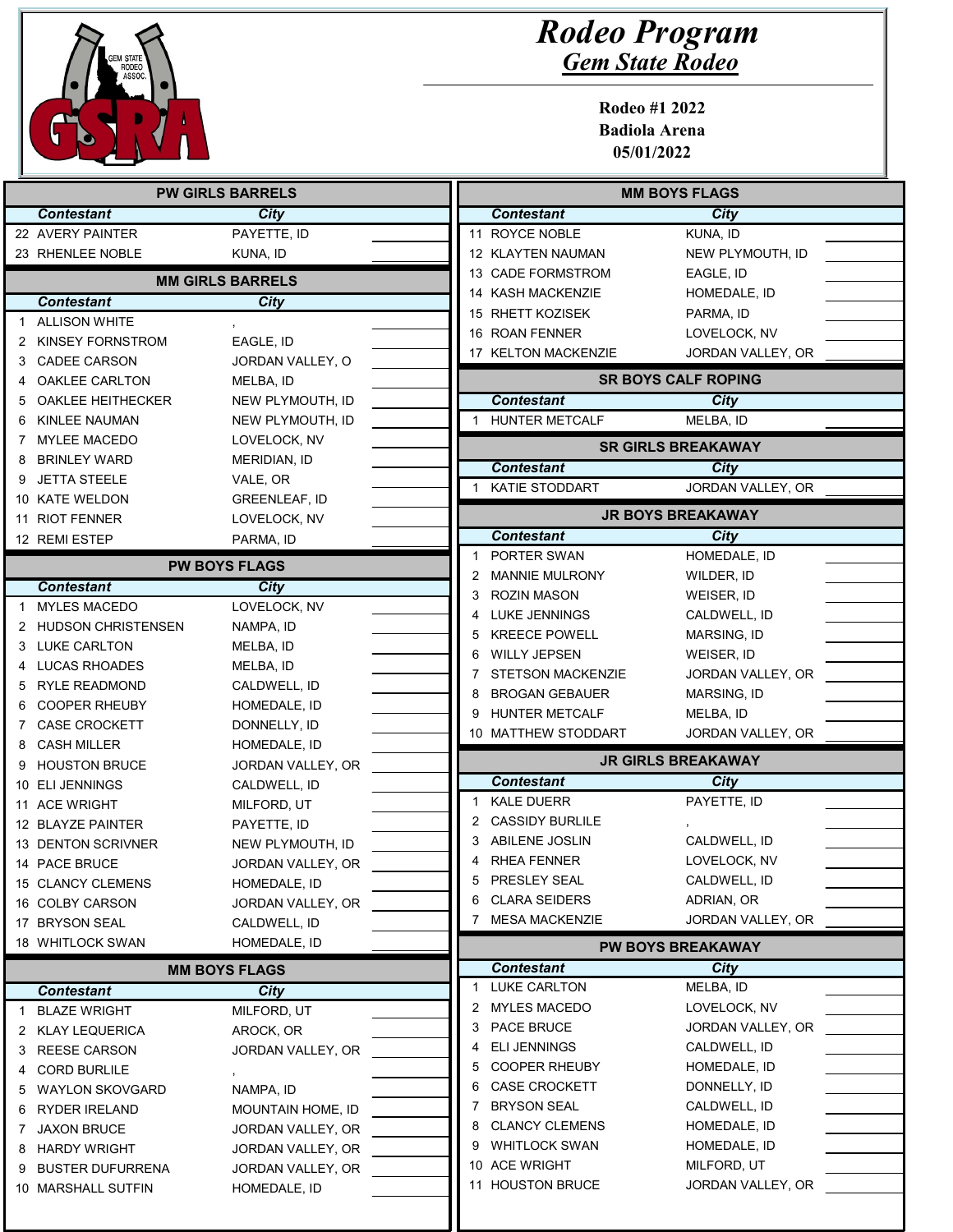

|   | <b>PW BOYS BREAKAWAY</b>                 |                             |    | <b>SR CHUTE DOGGING</b>                     |                                        |  |
|---|------------------------------------------|-----------------------------|----|---------------------------------------------|----------------------------------------|--|
|   | <b>Contestant</b>                        | City                        |    | <b>Contestant</b>                           | City                                   |  |
|   | 12 COLBY CARSON                          | JORDAN VALLEY, OR           |    | 1 TREVOR RHOADES                            | MELBA, ID                              |  |
|   | 13 REESE CARSON                          | JORDAN VALLEY, OR           | 2  | <b>MAX CONSER</b>                           | BOISE, ID                              |  |
|   | 14 DENTON SCRIVNER                       | NEW PLYMOUTH, ID            | 3  | <b>CALEB GRIGGS</b>                         | EMMETT, ID                             |  |
|   | 15 RYLE READMOND                         | CALDWELL, ID                |    |                                             | <b>SR TEAM ROPING</b>                  |  |
|   | 16 CASH MILLER                           | HOMEDALE, ID                |    | <b>Contestant</b>                           | City                                   |  |
|   | 17 BLAYZE PAINTER                        | PAYETTE, ID                 | 1  | <b>COURTNEY CONSER</b>                      | BOISE, ID                              |  |
|   |                                          | <b>PW GIRLS BREAKAWAY</b>   |    | <b>SETH ROBINSON</b>                        | BOISE, ID                              |  |
|   | <b>Contestant</b>                        | <b>City</b>                 |    | 2 SETH ROBINSON                             | BOISE, ID                              |  |
|   | <b>CARLEE MACKENZIE</b>                  | JORDAN VALLEY, OR           |    | <b>COURTNEY CONSER</b>                      | BOISE, ID                              |  |
|   | 2 DENI MAESTREJUAN                       | JORDAN VALLEY, OR           |    |                                             | <b>JR TEAM ROPING</b>                  |  |
| 3 | <b>JAYNE YOUTSEY</b>                     |                             |    | <b>Contestant</b>                           | City                                   |  |
|   | <b>QUINCY DUFURRENA</b>                  | JORDAN VALLEY, OR           | 1  | <b>COLBY CARSON</b>                         | JORDAN VALLEY, OR                      |  |
| 5 | <b>BRYER METCALF</b>                     | MELBA, ID                   |    | <b>HOUSTON BRUCE</b>                        | JORDAN VALLEY, OR                      |  |
| 6 | <b>COLLINS MULRONY</b>                   | WILDER, ID                  |    | 2 MESA MACKENZIE<br><b>KELTON MACKENZIE</b> | JORDAN VALLEY, OR<br>JORDAN VALLEY, OR |  |
| 7 | <b>REMMY JO ROGERS</b>                   | <b>BAKER CITY, OR</b>       |    | 3 RHEA FENNER                               | LOVELOCK, NV                           |  |
| 8 | <b>MACEY WELDON</b>                      | <b>GREENLEAF, ID</b>        |    | <b>HUNTER METCALF</b>                       | MELBA, ID                              |  |
| 9 | <b>EMMA JO SCRIVNER</b>                  | NEW PLYMOUTH, ID            |    | 4 PORTER SWAN                               | HOMEDALE, ID                           |  |
|   | 10 BRADEE BLU SWAN                       | HOMEDALE, ID                |    | ROZIN MASON                                 | WEISER, ID                             |  |
|   | 11 RORI FENNER                           | LOVELOCK, NV                |    | 5 ABILENE JOSLIN                            | CALDWELL, ID                           |  |
|   | 12 SHANEY MARTS                          | ADRIAN, OR                  |    | LUKE JENNINGS                               | CALDWELL, ID                           |  |
|   | 13 AVERY PAINTER                         | PAYETTE, ID                 |    | 6 PACE BRUCE                                | JORDAN VALLEY, OR                      |  |
|   | 14 OAKLEY MACKENZIE                      | HOMEDALE, ID                |    | <b>HOUSTON BRUCE</b>                        | JORDAN VALLEY, OR                      |  |
|   |                                          | <b>SR STEER WRESTLING</b>   |    | 7 STETSON MACKENZIE<br><b>KREECE POWELL</b> | JORDAN VALLEY, OR<br>MARSING, ID       |  |
|   | <b>Contestant</b><br>1 TREVOR RHOADES    | City                        |    | 8 BROGAN GEBAUER                            | MARSING, ID                            |  |
|   |                                          | MELBA, ID                   |    | RORI FENNER                                 | LOVELOCK, NV                           |  |
|   |                                          | <b>PW BOYS STEER DAUBE</b>  |    | 9 ABILENE JOSLIN<br>RYDER IRELAND           | CALDWELL, ID<br>MOUNTAIN HOME, ID      |  |
| 1 | <b>Contestant</b><br><b>ELI JENNINGS</b> | <b>City</b><br>CALDWELL, ID |    | 10 CASSIDY BURLILE                          |                                        |  |
|   | 2 BLAYZE PAINTER                         | PAYETTE, ID                 |    | <b>HUNTER METCALF</b>                       | MELBA, ID                              |  |
| 3 | <b>WHITLOCK SWAN</b>                     | HOMEDALE, ID                |    | 11 STETSON MACKENZIE                        | JORDAN VALLEY, OR                      |  |
|   | <b>MYLES MACEDO</b>                      | LOVELOCK, NV                |    | <b>WILLY JEPSEN</b>                         | WEISER, ID                             |  |
|   | <b>LUKE CARLTON</b>                      | MELBA, ID                   |    | 12 COLBY CARSON                             | JORDAN VALLEY, OR                      |  |
|   | 6 ACE WRIGHT                             | MILFORD, UT                 |    | <b>KREECE POWELL</b><br>13 MESA MACKENZIE   | MARSING, ID<br>JORDAN VALLEY, OR       |  |
|   | 7 COOPER RHEUBY                          | HOMEDALE, ID                |    | <b>ACE WRIGHT</b>                           | MILFORD, UT                            |  |
|   | 8 LUCAS RHOADES                          | MELBA, ID                   |    | 14 RHEA FENNER                              | LOVELOCK, NV                           |  |
|   | 9 CLANCY CLEMENS                         | HOMEDALE, ID                |    | RORI FENNER                                 | LOVELOCK, NV                           |  |
|   | 10 BRYSON SEAL                           | CALDWELL, ID                |    | 15 PACE BRUCE                               | JORDAN VALLEY, OR                      |  |
|   | 11 RYLE READMOND                         | CALDWELL, ID                |    | <b>WILLY JEPSEN</b>                         | WEISER, ID                             |  |
|   | 12 HOUSTON BRUCE                         | JORDAN VALLEY, OR           |    |                                             | <b>SR GIRLS GOATS</b>                  |  |
|   | 13 CASE CROCKETT                         | DONNELLY, ID                |    | <b>Contestant</b>                           | <b>City</b>                            |  |
|   | 14 ROAN FENNER                           | LOVELOCK, NV                | 1. | <b>SHANNA ROBINSON</b>                      | CALDWELL, ID                           |  |
|   | 15 CASH MILLER                           | HOMEDALE, ID                | 2  | <b>PAYTON SIEBKE</b>                        | KUNA, ID                               |  |
|   | 16 DENTON SCRIVNER                       | NEW PLYMOUTH, ID            |    | 3 ELLIE MILLER                              | HOMEDALE, ID                           |  |
|   | 17 COLBY CARSON                          | JORDAN VALLEY, OR           |    |                                             | <b>JR GIRLS GOATS</b>                  |  |
|   | 18 HUDSON CHRISTENSEN                    | NAMPA, ID                   |    | <b>Contestant</b>                           | City                                   |  |
|   | 19 PACE BRUCE                            | JORDAN VALLEY, OR           | 1  | <b>CLARA SEIDERS</b>                        | ADRIAN, OR                             |  |
|   |                                          | <b>SR CHUTE DOGGING</b>     | 2  | <b>CASSIDY BURLILE</b>                      |                                        |  |
|   | <b>Contestant</b>                        | City                        | 3. | <b>BAILEY ROBINSON</b>                      | CALDWELL, ID                           |  |
|   |                                          |                             |    |                                             |                                        |  |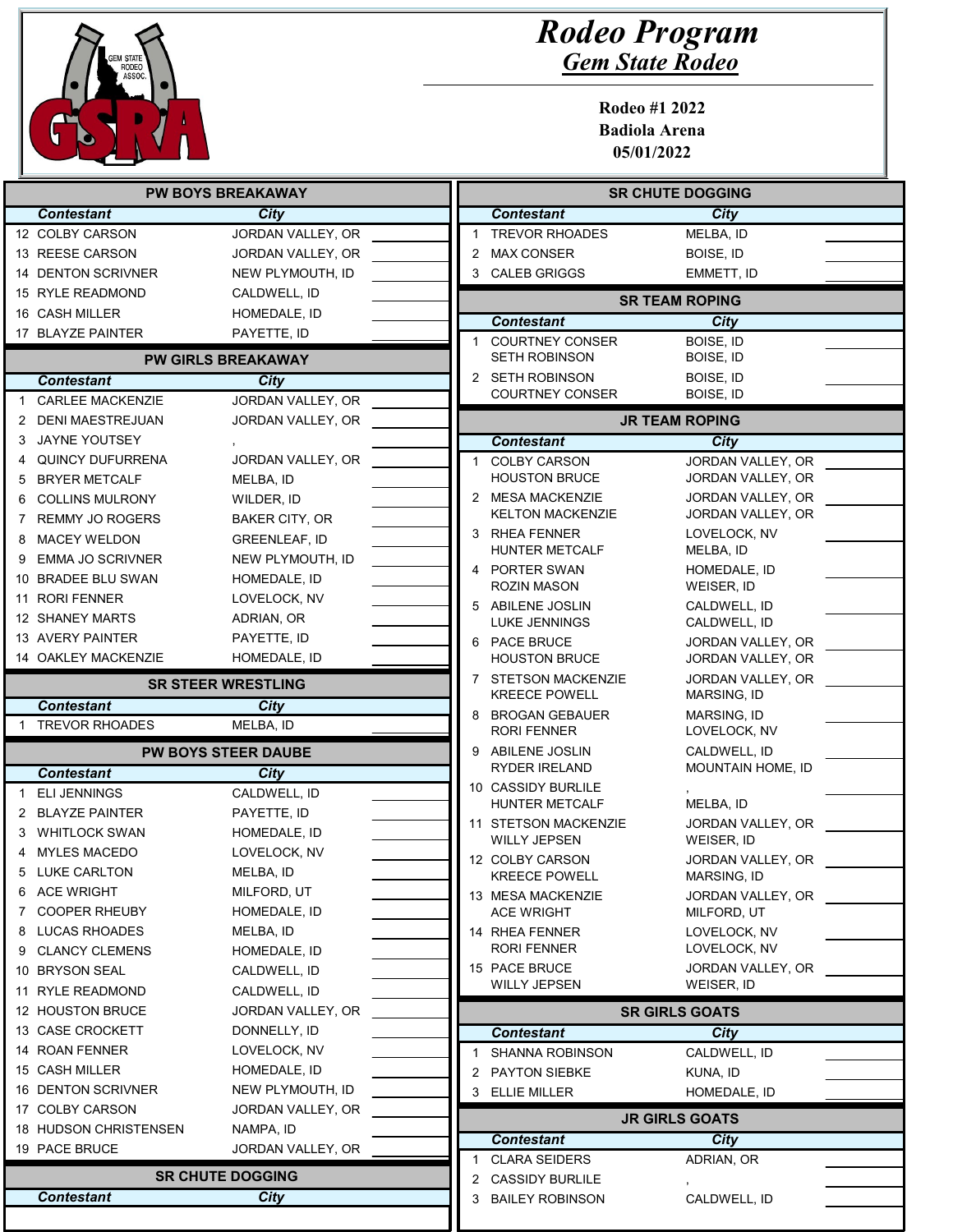

|        | <b>JR GIRLS GOATS</b>                   |                                  |                      |                                                 | <b>JR BOYS GOATS</b>                   |
|--------|-----------------------------------------|----------------------------------|----------------------|-------------------------------------------------|----------------------------------------|
|        | <b>Contestant</b>                       | City                             |                      | <b>Contestant</b>                               | City                                   |
| 4      | <b>PRESLEY SEAL</b>                     | CALDWELL, ID                     |                      | 2 ROZIN MASON                                   | WEISER, ID                             |
| 5      | <b>ABILENE JOSLIN</b>                   | CALDWELL, ID                     | 3                    | MATTHEW STODDART                                | JORDAN VALLEY, OR                      |
| 6      | <b>RHEA FENNER</b>                      | LOVELOCK, NV                     | 4                    | <b>KARSON JANSSEN</b>                           | WEISER, ID                             |
| 7      | <b>MESA MACKENZIE</b>                   | JORDAN VALLEY, OR                | 5                    | <b>KREECE POWELL</b>                            | MARSING, ID                            |
|        | 8 SCOTTIE BEAVER                        |                                  | 6                    | <b>WILLY JEPSEN</b>                             | WEISER, ID                             |
|        |                                         |                                  |                      | LUKE JENNINGS                                   | CALDWELL, ID                           |
|        | <b>PW GIRLS GOATS</b>                   |                                  | 8                    | <b>HUNTER METCALF</b>                           | MELBA, ID                              |
|        | <b>Contestant</b>                       | <b>City</b>                      | 9                    | PORTER SWAN                                     | HOMEDALE, ID                           |
|        | 1 AVERY PAINTER                         | PAYETTE, ID                      |                      | 10 STETSON MACKENZIE                            | JORDAN VALLEY, OR                      |
|        | 2 JAYNE YOUTSEY                         |                                  |                      |                                                 |                                        |
| 3      | <b>SHANEY MARTS</b>                     | ADRIAN, OR                       |                      |                                                 | <b>PW BOYS GOATS</b>                   |
| 4      | <b>SHANE BEAVER</b>                     | WILDER, ID                       |                      | <b>Contestant</b>                               | City                                   |
| 5      | <b>CARLEE MACKENZIE</b>                 | JORDAN VALLEY, OR                | 1                    | <b>LUCAS RHOADES</b>                            | MELBA, ID                              |
| 6      | <b>BRYER METCALF</b>                    | MELBA, ID                        | $\overline{2}$       | <b>COOPER RHEUBY</b>                            | HOMEDALE, ID                           |
| 7      | <b>QUINCY DUFURRENA</b>                 | JORDAN VALLEY, OR                | 3                    | <b>CLANCY CLEMENS</b>                           | HOMEDALE, ID                           |
| 8      | <b>RYELIN NOBLE</b>                     | KUNA, ID                         |                      | <b>REESE CARSON</b>                             | JORDAN VALLEY, OR                      |
| 9      | <b>COLLINS MULRONY</b>                  | WILDER, ID                       | 5                    | ACE WRIGHT                                      | MILFORD, UT                            |
|        | 10 HALLIE JO RHOADES                    | MELBA, ID                        | 6                    | <b>BRYSON SEAL</b>                              | CALDWELL, ID                           |
|        | 11 ELYN VASQUEZ                         | CALWELL, ID                      | 7                    | <b>KLAYTEN NAUMAN</b>                           | NEW PLYMOUTH, ID                       |
|        | 12 LETTIE POWELL                        | MARSING, ID                      | 8                    | <b>BLAYZE PAINTER</b>                           | PAYETTE, ID                            |
|        | 13 CAMBREE WARD                         | MERIDIAN, ID                     | 9                    | <b>WHITLOCK SWAN</b>                            | HOMEDALE, ID                           |
|        | 14 JORDAN WILLIAMSON                    | HOMEDALE, ID                     |                      | 10 DENTON SCRIVNER                              | NEW PLYMOUTH, ID                       |
|        | 15 MARKIE MCLEOD-LEE                    | MARSING, ID                      |                      | 11 MYLES MACEDO                                 | LOVELOCK, NV                           |
|        | 16 BRADEE BLU SWAN                      | HOMEDALE, ID                     |                      | 12 HOUSTON BRUCE                                | JORDAN VALLEY, OR                      |
|        | 17 OAKLEY MACKENZIE                     | HOMEDALE, ID                     |                      | 13 LUKE CARLTON                                 | MELBA, ID                              |
|        | 18 ALLISON WHITE                        |                                  |                      | 14 COLBY CARSON                                 | JORDAN VALLEY, OR                      |
|        | 19 MACEY WELDON                         | <b>GREENLEAF, ID</b>             |                      | 15 ELI JENNINGS                                 | CALDWELL, ID                           |
|        | 20 RORI FENNER                          | LOVELOCK, NV                     |                      | 16 CASE CROCKETT                                | DONNELLY, ID                           |
|        | 21 EMMA JO SCRIVNER                     | NEW PLYMOUTH, ID                 |                      | 17 CASH MILLER                                  | HOMEDALE, ID                           |
|        | 22 REMMY JO ROGERS                      | <b>BAKER CITY, OR</b>            |                      | 18 HUDSON CHRISTENSEN                           | NAMPA, ID                              |
|        | 23 RHENLEE NOBLE                        | KUNA, ID                         |                      | 19 RYLE READMOND                                | CALDWELL, ID                           |
|        | 24 ELLIE MILKOWSKI                      | MIDDLETON, ID                    |                      | 20 PACE BRUCE                                   | JORDAN VALLEY, OR                      |
|        | <b>MM GIRLS GOATS</b>                   |                                  | <b>MM BOYS GOATS</b> |                                                 |                                        |
|        | <b>Contestant</b>                       | <b>City</b>                      |                      | <b>Contestant</b>                               | <b>City</b>                            |
|        | KINSEY FORNSTROM                        | EAGLE, ID                        | 1                    | <b>HARDY WRIGHT</b>                             | JORDAN VALLEY, OR                      |
|        | 2 OAKLEE CARLTON                        | MELBA, ID                        |                      | 2 ROAN FENNER                                   | LOVELOCK, NV                           |
|        | 3 CADEE CARSON                          | JORDAN VALLEY, O                 | 3                    | <b>RHETT KOZISEK</b><br><b>BUSTER DUFURRENA</b> | PARMA, ID                              |
| 4      | OAKLEE HEITHECKER<br><b>REMI ESTEP</b>  | NEW PLYMOUTH, ID<br>PARMA, ID    | 4                    | WAYLON SKOVGARD                                 | JORDAN VALLEY, OR<br>NAMPA, ID         |
| 5      |                                         |                                  | 5<br>6               | RYDER IRELAND                                   | <b>MOUNTAIN HOME, ID</b>               |
| 6<br>7 | KINLEE NAUMAN<br><b>MYLEE MACEDO</b>    | NEW PLYMOUTH, ID<br>LOVELOCK, NV | 7                    | <b>CADE FORMSTROM</b>                           | EAGLE, ID                              |
|        | <b>RIOT FENNER</b>                      | LOVELOCK, NV                     | 8                    | <b>JAXON BRUCE</b>                              | JORDAN VALLEY, OR                      |
| 8      |                                         |                                  |                      |                                                 |                                        |
| 9      | <b>JETTA STEELE</b><br>10 ALLISON WHITE | VALE, OR                         | 9                    | <b>KELTON MACKENZIE</b><br>10 REESE CARSON      | JORDAN VALLEY, OR<br>JORDAN VALLEY, OR |
|        | 11 KATE WELDON                          | <b>GREENLEAF, ID</b>             |                      | 11 BLAZE WRIGHT                                 | MILFORD, UT                            |
|        | 12 BRINLEY WARD                         | MERIDIAN, ID                     |                      | 12 KLAYTEN NAUMAN                               | NEW PLYMOUTH, ID                       |
|        |                                         |                                  |                      | 13 MARSHALL SUTFIN                              | HOMEDALE, ID                           |
|        | <b>JR BOYS GOATS</b>                    |                                  |                      | 14 ROYCE NOBLE                                  | KUNA, ID                               |
|        | <b>Contestant</b>                       | City                             |                      | 15 KLAY LEQUERICA                               | AROCK, OR                              |
|        | <b>MANNIE MULRONY</b>                   | WILDER, ID                       |                      | 16 CORD BURLILE                                 |                                        |
|        |                                         |                                  |                      |                                                 |                                        |
|        |                                         |                                  |                      |                                                 |                                        |